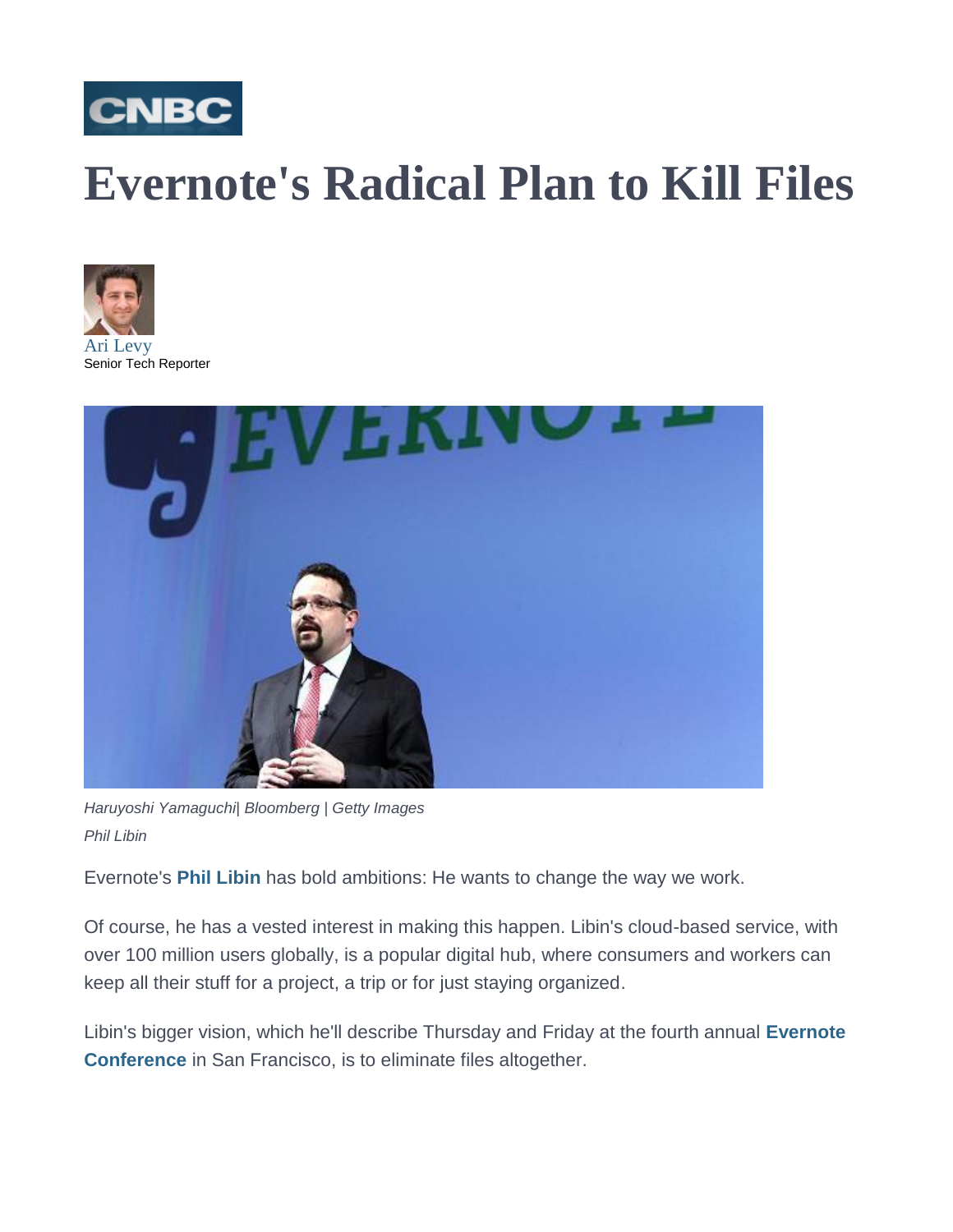According to Libin, our use of documents, spreadsheets and presentations is antiquated and based on technology from the 1980s, when the world was moving from actual paper to computers. To make the switch more palatable, technology tools offered "familiar metaphors" that evoked physical items, Libin says.

Technology has since evolved dramatically. Connected devices are everywhere and highspeed Internet is ubiquitous. But we're still using the same software (a lot of it from **[Microsoft](http://data.cnbc.com/quotes/MSFT)**) that was designed for the days when we printed things out and mailed them in envelopes or fed them through a fax machine.

Libin says he still uses Microsoft Excel for complicated math and financial modeling. But for the 99 percent of Excel files that have no math in them, like lists and schedules, he insists there are better options.

"We no longer need these archaic concepts of slides and files and docs and folders," Libin said in an interview. "We need to be thinking about a new set of metaphors. We're trying to reinvent the basic concepts of productivity."

Evernote, in its current form, is a Web service and mobile app that lets users write notes that save in the cloud in real time, take pictures and create voice recordings all in one place, accessible on any device. There's a free option or a **[paid service](https://www.evernote.com/Checkout.action?_sourcePage=yGt4jBOBL1TiMUD9T65RG_YvRLZ-1eYO3fqfqRu0fynRL_1nukNa4gH1t86pc1SP&offer=accountSummaryUpgradeAccountType)** for \$5 a month, which includes the ability to search across all notes and files, save bigger images and scan business cards.

Even in a crowded market with numerous companies big and small trying to create cloudbased productivity suites, Evernote has been able to attract more than \$300 million of capital, most recently at a valuation of over **[\\$1 billion](http://www.inc.com/magazine/201211/phil-libin/is-evernote-worth-more-than-the-new-york-times.html)** in 2012, and grow to 380 employees in nine locations around the world.

Without divulging many details about what the new Evernote will look like, Libin describes it as a collaborative workspace, where colleagues come together whether in the same place or on opposite sides of the globe. Emailing files goes away, because ideas sit in a central repository accessible to a group. It's a place to be creative and get work done.

Miles Grimshaw, an associate at venture capital firm **[Thrive Capital](http://www.thrivecap.com/)** (not an investor in Evernote) and a paying Evernote user, sees the value of the app increasing every day. Grimshaw, who lives in New York, uses it for jotting down notes or recording musings while on the go as well as for saving news articles.